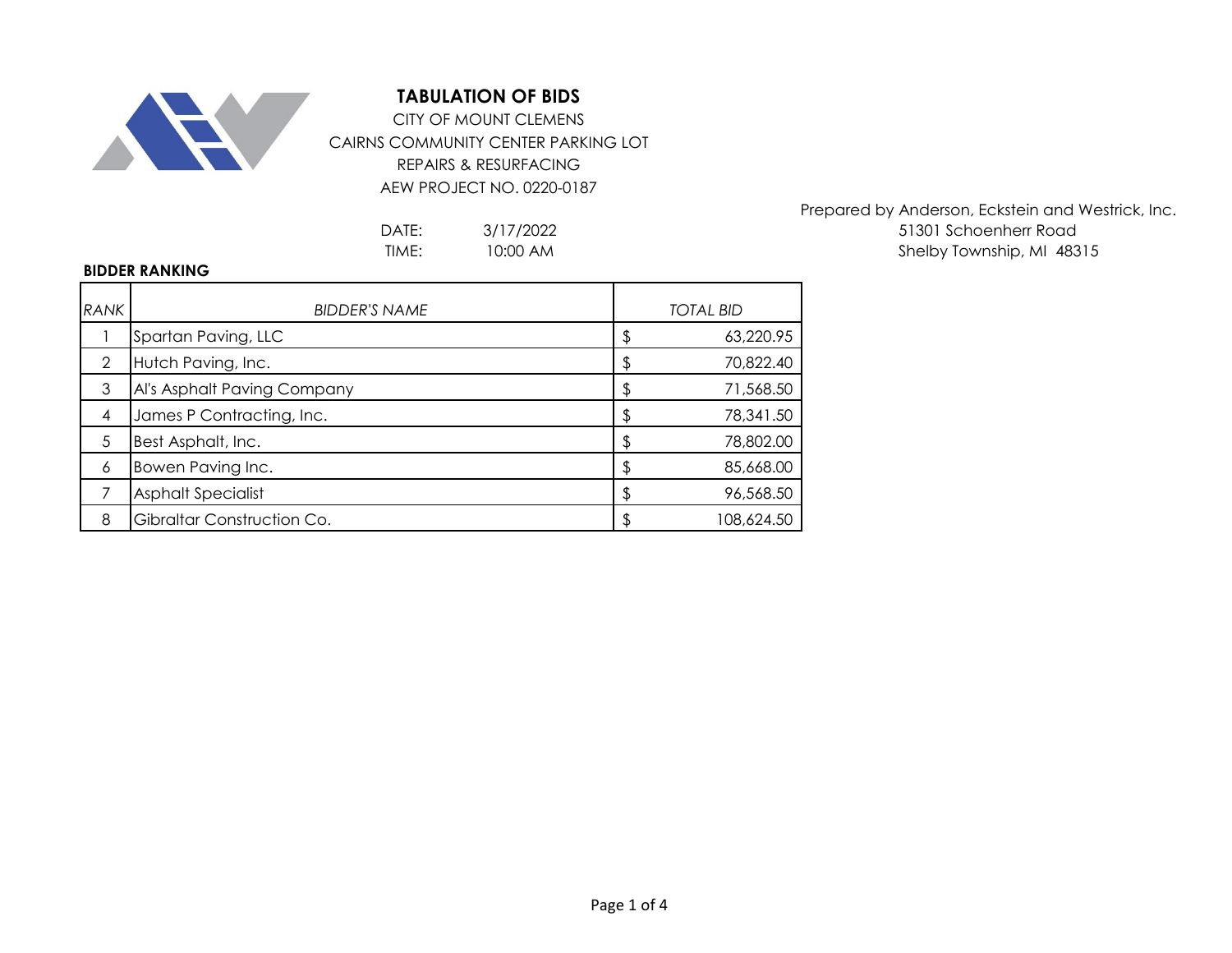CITY OF MOUNT CLEMENS

|             | CAIRNS COMMUNITY CENTER PARKING LOT                     |                       |       | Spartan Paving, LLC |           | Hutch Paving, Inc.  |           | Al's Asphalt Paving Company |           |
|-------------|---------------------------------------------------------|-----------------------|-------|---------------------|-----------|---------------------|-----------|-----------------------------|-----------|
|             | <b>REPAIRS &amp; RESURFACING</b>                        |                       |       | 2300 Dixie Highway  |           | 3000 E. 10 Mile Rd. |           | 25500 Brest Road            |           |
|             | AEW PROJECT NO. 0220-0187                               |                       |       | Waterford, MI 48328 |           | Warren, MI 48091    |           | Taylor, MI 48180            |           |
| Item<br>No. | Description                                             | Estimated<br>Quantity | Units | <b>Unit Price</b>   | Amount    | <b>Unit Price</b>   | Amount    | Unit Price                  | Amount    |
| 1.          | Mobilization, Max. 3%                                   |                       | LS    | 1,500.00            | 1,500.00  | 2,074.44            | 2,074.44  | 2,000.00                    | 2,000.00  |
| 2.          | Aggregate Base, 8 inch                                  | 440                   | Syd   | 15.00               | 6,600.00  | 13.63               | 5,997.20  | 14.70                       | 6,468.00  |
| 3.          | <b>HMA, 36A</b>                                         | 293                   | Ton   | 110.00              | 32,230.00 | 134.72              | 39,472.96 | 116.00                      | 33,988.00 |
| 4.          | <b>HMA, 13A</b>                                         | 50                    | Ton   | 115.00              | 5,750.00  | 134.72              | 6,736.00  | 120.00                      | 6,000.00  |
| 5.          | _Traffic Control and Maintenance                        |                       | LS    | 5,500.00            | 5,500.00  | 750.00              | 750.00    | 1,000.00                    | 1,000.00  |
| 6.          | _Site Restoration and Cleanup                           |                       | LS.   | 500.00              | 500.00    | 1,000.00            | 1,000.00  | 1,500.00                    | 1,500.00  |
| 7.          | Cold Milling HMA Surface                                | 2,540                 | Syd   | 2.50                | 6,350.00  | 2.95                | 7,493.00  | 3.25                        | 8,255.00  |
| 8.          | <b>Earth Excavation</b>                                 | 345                   | Cyd   | 0.01                | 3.45      | 9.63                | 3,322.35  | 25.00                       | 8,625.00  |
| 9.          | Subgrade Undercutting, Type II                          | 20                    | Cyd   | 36.00               | 720.00    | 75.00               | 1,500.00  | 60.00                       | 1,200.00  |
| 10.         | _Soil Erosion and Sedimentation Control                 |                       | LS    | 500.00              | 500.00    | 350.00              | 350.00    | 500.00                      | 500.00    |
| 11.         | HMA Surface, Rem                                        | 440                   | Syd   | 6.00                | 2,640.00  | 3.98                | 1,751.20  | 3.25                        | 1,430.00  |
| 12.         | _Pavt Mrkg, Waterborne, 4 inch Blue                     | 45                    | Ft    | 0.50                | 22.50     | 1.95                | 87.75     | 1.00                        | 45.00     |
| 13.         | Pavt Mrkg, Waterborne, 4 inch, White                    | 1,250                 | Ft.   | 0.50                | 625.00    | 0.15                | 187.50    | 0.35                        | 437.50    |
| 14.         | Pavt Mrkg, Waterborne, Handicap Accessible Symbol, Blue | $\overline{4}$        | Ea    | 70.00               | 280.00    | 25.00               | 100.00    | 30.00                       | 120.00    |
|             |                                                         |                       |       |                     |           |                     |           |                             |           |
|             |                                                         | TOTAL AMOUNT BID   \$ |       |                     | 63,220.95 | \$.                 | 70,822.40 | \$                          | 71,568.50 |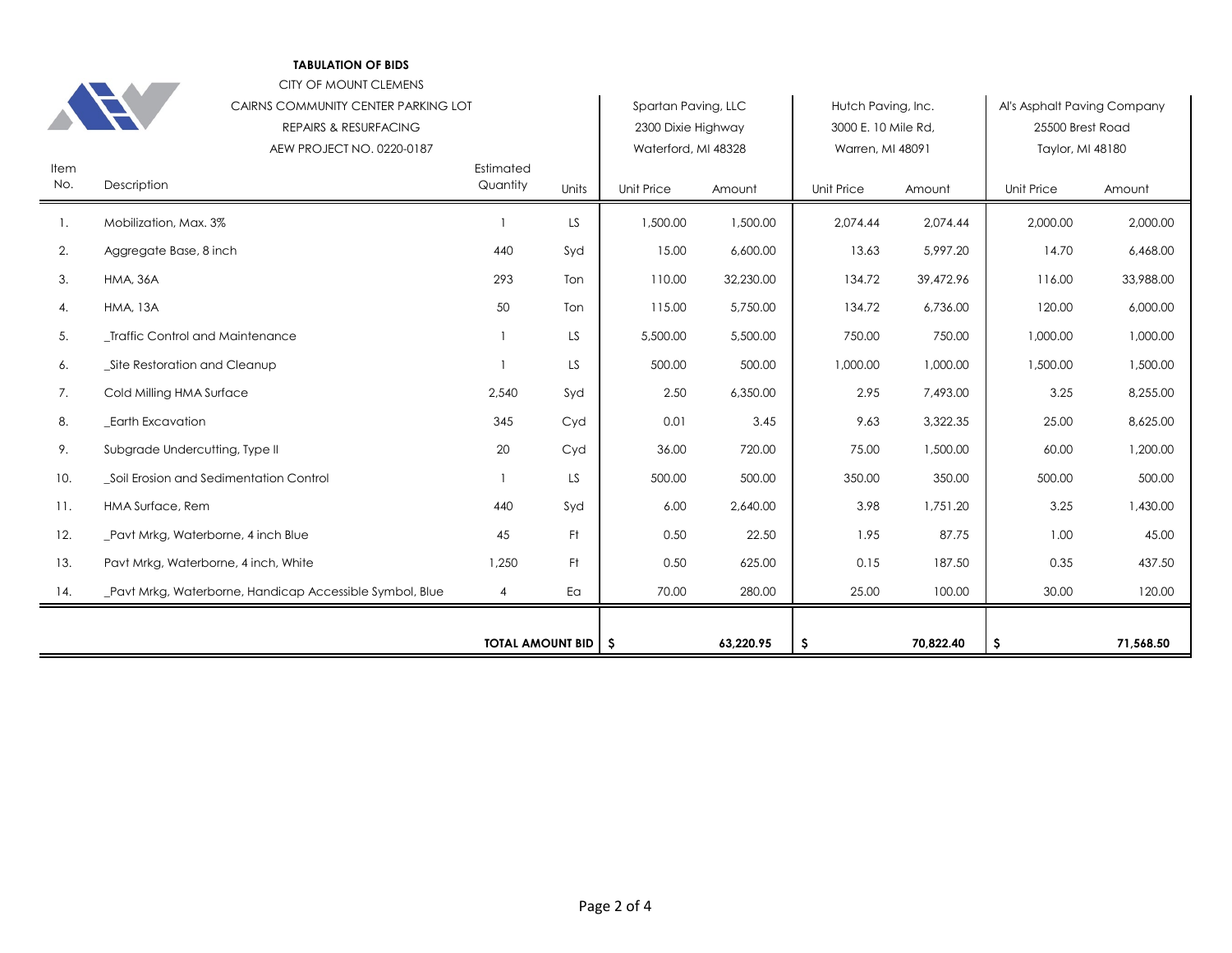CITY OF MOUNT CLEMENS

| Item | CAIRNS COMMUNITY CENTER PARKING LOT<br><b>REPAIRS &amp; RESURFACING</b><br>AEW PROJECT NO. 0220-0187 | Estimated                   |           | James P Contracting, Inc.<br>67222 Van Dyke<br>Washington, MI 48095 |           | Best Asphalt, Inc.<br>6334 N. Beverly Plaza<br>Romulus, MI 48174 |           | Bowen Paving Inc.<br>1001 Ceaser E. Chavez Ave<br>Pontiac, MI 48340 |           |
|------|------------------------------------------------------------------------------------------------------|-----------------------------|-----------|---------------------------------------------------------------------|-----------|------------------------------------------------------------------|-----------|---------------------------------------------------------------------|-----------|
| No.  | Description                                                                                          | Quantity                    | Units     | Unit Price                                                          | Amount    | <b>Unit Price</b>                                                | Amount    | Unit Price                                                          | Amount    |
| 1.   | Mobilization, Max. 3%                                                                                |                             | <b>LS</b> | 2,350.00                                                            | 2,350.00  | 1,000.00                                                         | 1,000.00  | 2,400.00                                                            | 2,400.00  |
| 2.   | Aggregate Base, 8 inch                                                                               | 440                         | Syd       | 19.50                                                               | 8,580.00  | 13.00                                                            | 5,720.00  | 28.00                                                               | 12,320.00 |
| 3.   | <b>HMA, 36A</b>                                                                                      | 293                         | Ton       | 112.00                                                              | 32,816.00 | 125.00                                                           | 36,625.00 | 150.00                                                              | 43,950.00 |
| 4.   | <b>HMA, 13A</b>                                                                                      | 50                          | Ton       | 136.80                                                              | 6,840.00  | 135.00                                                           | 6,750.00  | 140.00                                                              | 7,000.00  |
| 5.   | _Traffic Control and Maintenance                                                                     | $\mathbf{1}$                | LS.       | 4,100.00                                                            | 4,100.00  | 500.00                                                           | 500.00    | 1,500.00                                                            | 1,500.00  |
| 6.   | _Site Restoration and Cleanup                                                                        | $\overline{1}$              | LS        | 3,040.00                                                            | 3,040.00  | 1,500.00                                                         | 1,500.00  | 1,500.00                                                            | 1,500.00  |
| 7.   | Cold Milling HMA Surface                                                                             | 2,540                       | Syd       | 3.95                                                                | 10,033.00 | 4.10                                                             | 10,414.00 | 5.00                                                                | 12,700.00 |
| 8.   | <b>Earth Excavation</b>                                                                              | 345                         | Cyd       | 12.00                                                               | 4,140.00  | 31.00                                                            | 10,695.00 | 1.00                                                                | 345.00    |
| 9.   | Subgrade Undercutting, Type II                                                                       | 20                          | Cyd       | 93.10                                                               | 1,862.00  | 89.00                                                            | 1,780.00  | 80.00                                                               | 1,600.00  |
| 10.  | Soil Erosion and Sedimentation Control                                                               | $\mathbf{1}$                | LS.       | 1,290.00                                                            | 1,290.00  | 100.00                                                           | 100.00    | 100.00                                                              | 100.00    |
| 11.  | HMA Surface, Rem                                                                                     | 440                         | Syd       | 5.65                                                                | 2,486.00  | 7.00                                                             | 3,080.00  | 4.00                                                                | 1,760.00  |
| 12.  | _Pavt Mrkg, Waterborne, 4 inch Blue                                                                  | 45                          | Ft.       | 1.10                                                                | 49.50     | 0.40                                                             | 18.00     | 0.40                                                                | 18.00     |
| 13.  | Pavt Mrkg, Waterborne, 4 inch, White                                                                 | 1,250                       | Ft.       | 0.38                                                                | 475.00    | 0.40                                                             | 500.00    | 0.30                                                                | 375.00    |
| 14.  | Pavt Mrkg, Waterborne, Handicap Accessible Symbol, Blue                                              | 4                           | Ea        | 70.00                                                               | 280.00    | 30.00                                                            | 120.00    | 25.00                                                               | 100.00    |
|      |                                                                                                      | <b>TOTAL AMOUNT BID   S</b> |           |                                                                     | 78,341.50 | \$.                                                              | 78,802.00 | \$.                                                                 | 85,668.00 |